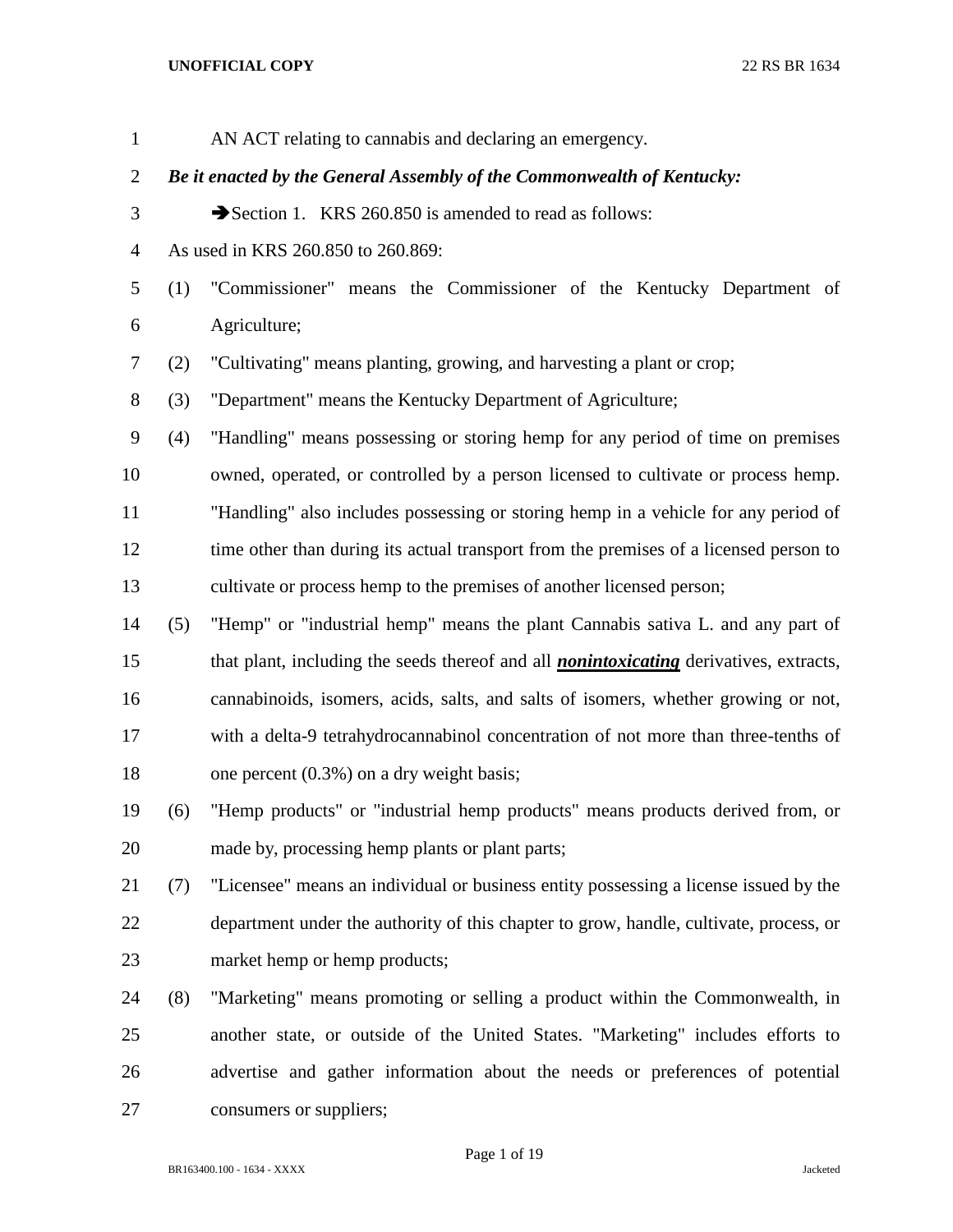| $\overline{2}$ |     | and                                                                                      |
|----------------|-----|------------------------------------------------------------------------------------------|
| 3              |     | (10) "University" means an accredited institution of higher education located in the     |
| $\overline{4}$ |     | Commonwealth.                                                                            |
| 5              |     | Section 2. KRS 260.852 is amended to read as follows:                                    |
| 6              |     | It is the declared policy of the Commonwealth that hemp is a viable agricultural crop in |
| $\tau$         |     | the Commonwealth. The purposes of KRS 260.850 to 260.869 are to:                         |
| 8              | (1) | Promote the research and study methods of cultivating, processing, and marketing         |
| 9              |     | hemp;                                                                                    |
| 10             | (2) | Promote the expansion of the Commonwealth's hemp industry to the maximum                 |
| 11             |     | extent permitted by federal law by allowing citizens of the Commonwealth to              |
| 12             |     | cultivate, handle, or process hemp and <i>nonintoxicating</i> hemp products for          |
| 13             |     | commercial purposes; [ and]                                                              |
| 14             | (3) | Move the Commonwealth and its citizens to the forefront of the hemp industry; and        |
| 15             | (4) | <b>Prohibit licensees and other participants in the Commonwealth's hemp licensing</b>    |
| 16             |     | program from engaging in the manufacturing or distribution of intoxicating               |
| 17             |     | products derived from the plant Cannabis sativa L.                                       |
| 18             |     |                                                                                          |
| 19             |     | Section 3. KRS 260.858 is amended to read as follows:                                    |
|                | (1) | Notwithstanding any other provision of law to the contrary, it is lawful for a           |
|                |     | licensee, or his or her agent, to cultivate, handle, or process hemp or                  |
| 20<br>21       |     | <i>nonintoxicating</i> hemp products in the Commonwealth.                                |
| 22             | (2) | It is unlawful for a person who does not hold a license issued by the department, or     |
| 23             |     | who is not an agent of a licensee, to cultivate, handle, process, or market living       |
| 24             |     | hemp plants or viable seeds, leaf materials, or floral materials derived from hemp.      |
| 25             |     | Penalties for persons who cultivate, handle, process, or market living hemp plants       |
| 26             |     | or viable seeds, leaf materials, or floral materials derived from hemp without a         |

(9) "Processing" means converting an agricultural commodity into a marketable form;

Page 2 of 19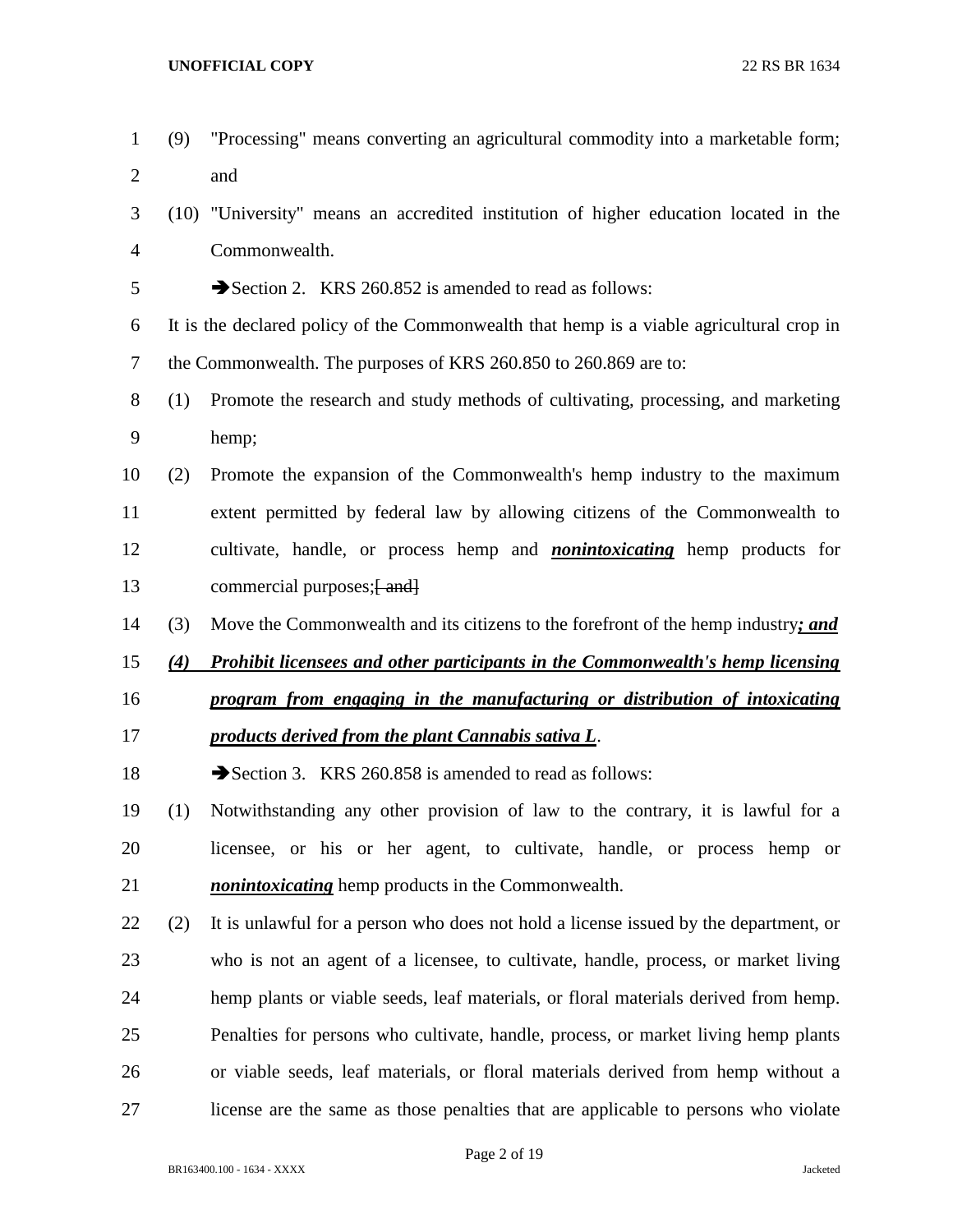- KRS Chapter 218A, relating to marijuana.
- (3) It is unlawful for a person who does not hold a license issued by the department, or who is not an agent of a licensee, to possess hemp extract material having a delta-9 tetrahydrocannabinol concentration in excess of three-tenths of one percent (0.3%). Penalties for persons who possess such hemp extract materials without a license are the same as those penalties that are applicable to persons who violate KRS Chapter 218A, relating to marijuana.
- (4) *It is unlawful for a person to possess or to convert a hemp-derived cannabinoid*
- *into an intoxicating substance, including but not limited to delta-8*
- *tetrahydrocannabinol, delta-10 tetrahydrocannabinol, tetrahydrocannabinol-O,*
- *tetrahydrocannabinol-P, or hexahydrocannabinol.*
- *(5) It is unlawful for a person to possess hemp-extract material having a*
- *tetrahydrocannabinol concentration in excess of naturally occurring trace*
- *amounts. For delta-8 tetrahydrocannabinol, naturally occurring trace amounts*
- *shall mean not more than one-thousandth of one percent (0.001%).*
- *(6) It is unlawful for a person to market, sell, or distribute in Kentucky:*
- *(a) Hemp cigarettes;*
- *(b) Hemp cigars;*
- *(c) Chew, dip, or other smokeless material consisting of hemp;*
- *(d) Hemp teas;*
- *(e) Whole hemp buds;*
- *(f) Ground hemp floral material; or*
- *(g) Ground hemp leaf material.*
- *(7) It is unlawful for a person to market or distribute an intoxicating substance derived from the plant Cannabis sativa L.*
- *(8)* Nothing in this chapter authorizes any person to violate any federal or state law or regulation.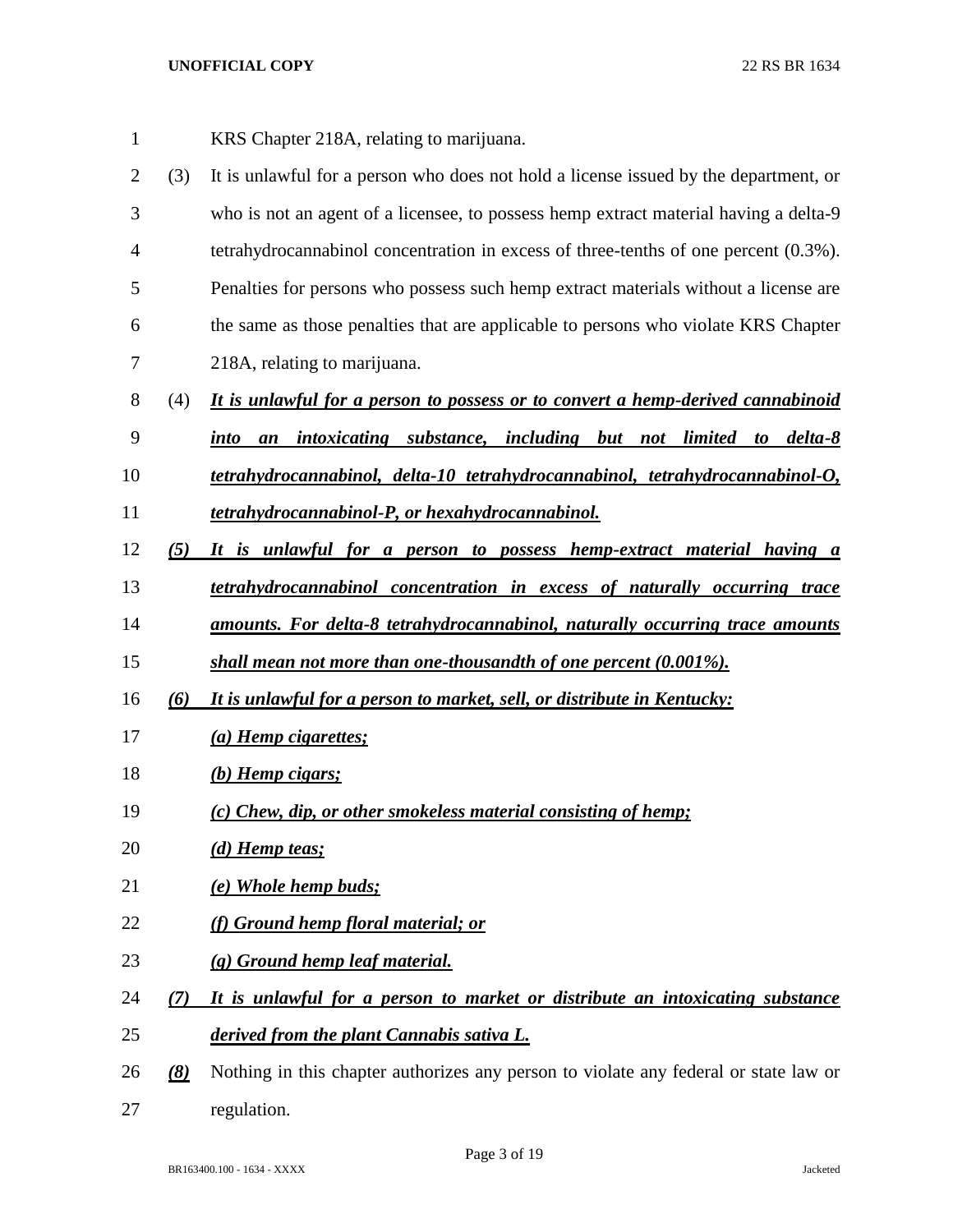| $\mathbf{1}$   |     | Section 4. KRS 218A.010 is amended to read as follows:                              |
|----------------|-----|-------------------------------------------------------------------------------------|
| $\overline{2}$ |     | As used in this chapter:                                                            |
| 3              | (1) | "Administer" means the direct application of a controlled substance, whether by     |
| $\overline{4}$ |     | injection, inhalation, ingestion, or any other means, to the body of a patient or   |
| 5              |     | research subject by:                                                                |
| 6              |     | A practitioner or by his or her authorized agent under his or her immediate<br>(a)  |
| 7              |     | supervision and pursuant to his or her order; or                                    |
| 8              |     | The patient or research subject at the direction and in the presence of the<br>(b)  |
| 9              |     | practitioner;                                                                       |
| 10             | (2) | "Anabolic steroid" means any drug or hormonal substance chemically and              |
| 11             |     | pharmacologically related to testosterone that promotes muscle growth and includes  |
| 12             |     | those substances classified as Schedule III controlled substances pursuant to KRS   |
| 13             |     | 218A.020 but does not include estrogens, progestins, and anticosteroids;            |
| 14             | (3) | "Cabinet" means the Cabinet for Health and Family Services;                         |
| 15             | (4) | "Carfentanil" means any substance containing any quantity of carfentanil, or any of |
| 16             |     | its salts, isomers, or salts of isomers;                                            |
| 17             | (5) | "Certified community based palliative care program" means a palliative care         |
| 18             |     | program which has received certification from the Joint Commission;                 |
| 19             | (6) | "Child" means any person under the age of majority as specified in KRS 2.015;       |
| 20             | (7) | "Cocaine" means a substance containing any quantity of cocaine, its salts, optical  |
| 21             |     | and geometric isomers, and salts of isomers;                                        |
| 22             | (8) | "Controlled substance" means methamphetamine, or a drug, substance, or              |
| 23             |     | immediate precursor in Schedules I through V and includes a controlled substance    |
| 24             |     | analogue;                                                                           |
| 25             | (9) | "Controlled substance analogue," except as provided in paragraph (b) of this<br>(a) |
| 26             |     | subsection, means a substance:                                                      |
| 27             |     | The chemical structure of which is substantially similar to the structure<br>1.     |
|                |     |                                                                                     |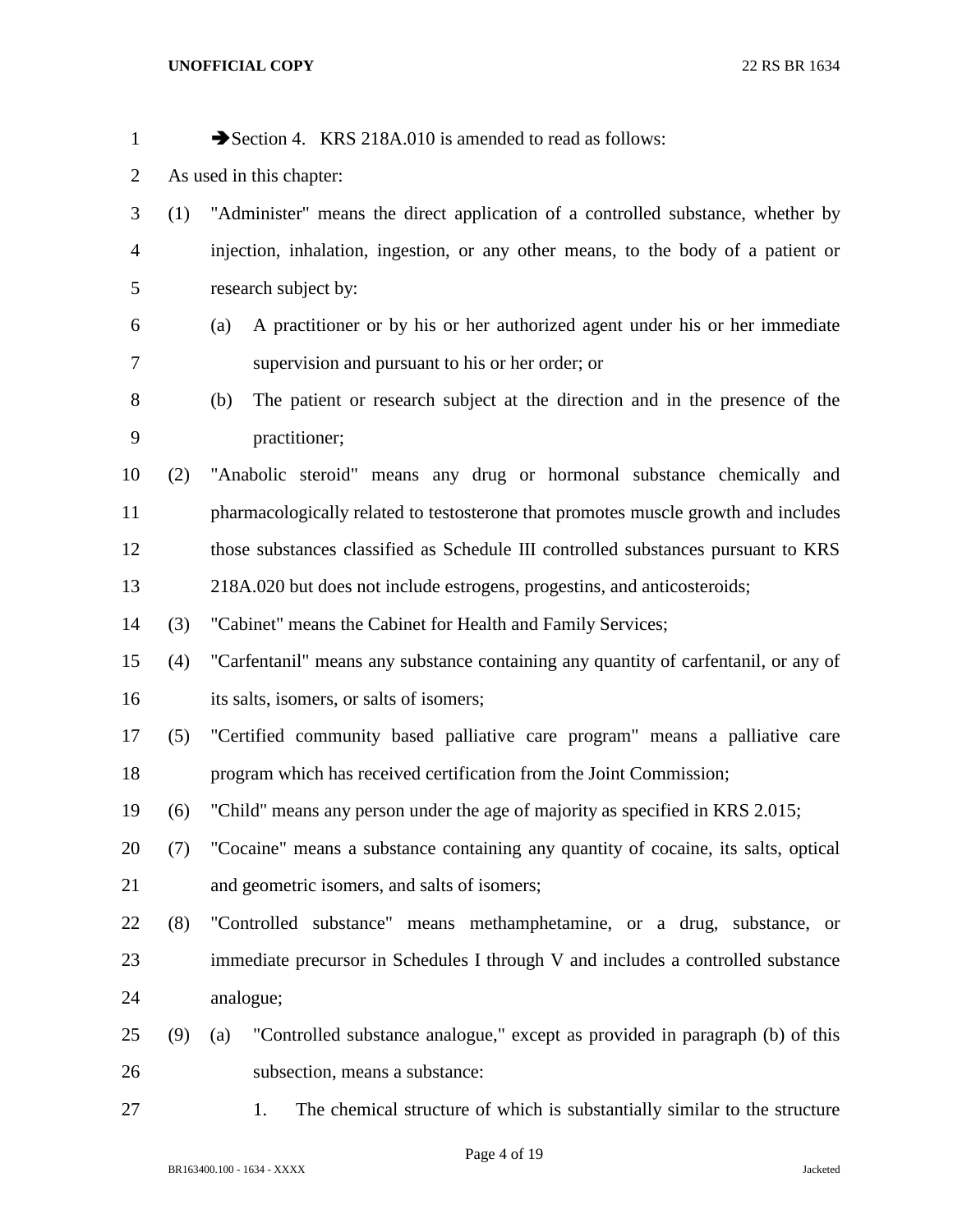| $\mathbf{1}$   |      | of a controlled substance in Schedule I or II; and                                     |
|----------------|------|----------------------------------------------------------------------------------------|
| $\overline{2}$ | 2.   | Which has a stimulant, depressant, or hallucinogenic effect on the                     |
| 3              |      | central nervous system that is substantially similar to or greater than the            |
| $\overline{4}$ |      | stimulant, depressant, or hallucinogenic effect on the central nervous                 |
| 5              |      | system of a controlled substance in Schedule I or II; or                               |
| 6              | 3.   | With respect to a particular person, which such person represents or                   |
| 7              |      | intends to have a stimulant, depressant, or hallucinogenic effect on the               |
| 8              |      | central nervous system that is substantially similar to or greater than the            |
| 9              |      | stimulant, depressant, or hallucinogenic effect on the central nervous                 |
| 10             |      | system of a controlled substance in Schedule I or II.                                  |
| 11             | (b)  | Such term does not include:                                                            |
| 12             | 1.   | Any substance for which there is an approved new drug application;                     |
| 13             | 2.   | With respect to a particular person, any substance if an exemption is in               |
| 14             |      | effect for investigational use for that person pursuant to federal law to              |
| 15             |      | the extent conduct with respect to such substance is pursuant to such                  |
| 16             |      | exemption; or                                                                          |
| 17             | 3.   | Any substance to the extent not intended for human consumption before                  |
| 18             |      | the exemption described in subparagraph 2. of this paragraph takes                     |
| 19             |      | effect with respect to that substance;                                                 |
| 20             |      | (10) "Counterfeit substance" means a controlled substance which, or the container or   |
| 21             |      | labeling of which, without authorization, bears the trademark, trade name, or other    |
| 22             |      | identifying mark, imprint, number, or device, or any likeness thereof, of a            |
| 23             |      | manufacturer, distributor, or dispenser other than the person who in fact              |
| 24             |      | manufactured, distributed, or dispensed the substance;                                 |
| 25             | (11) | "Dispense" means to deliver a controlled substance to an ultimate user or research     |
| 26             |      | subject by or pursuant to the lawful order of a practitioner, including the packaging, |
| 27             |      | labeling, or compounding necessary to prepare the substance for that delivery;         |

Page 5 of 19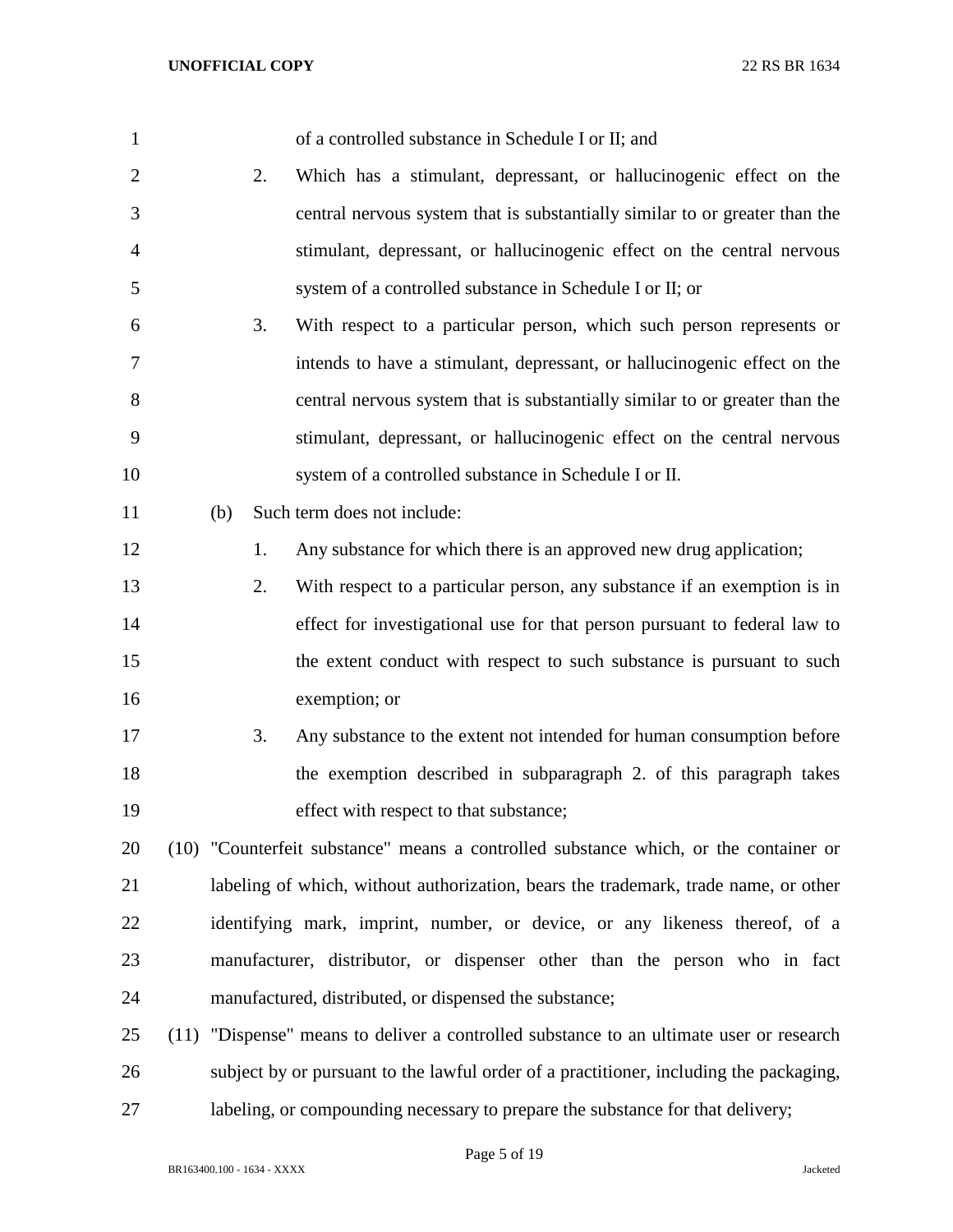| $\mathbf{1}$   | (12) "Dispenser" means a person who lawfully dispenses a Schedule II, III, IV, or V       |                                                                                             |  |
|----------------|-------------------------------------------------------------------------------------------|---------------------------------------------------------------------------------------------|--|
| $\overline{2}$ |                                                                                           | controlled substance to or for the use of an ultimate user;                                 |  |
| 3              | (13) "Distribute" means to deliver other than by administering or dispensing a controlled |                                                                                             |  |
| $\overline{4}$ |                                                                                           | substance;                                                                                  |  |
| 5              |                                                                                           | (14) "Dosage unit" means a single pill, capsule, ampule, liquid, or other form of           |  |
| 6              |                                                                                           | administration available as a single unit;                                                  |  |
| $\tau$         | $(15)$ "Drug" means:                                                                      |                                                                                             |  |
| 8              | (a)                                                                                       | Substances recognized as drugs in the official United States Pharmacopoeia,                 |  |
| 9              |                                                                                           | official Homeopathic Pharmacopoeia of the United States, or official National               |  |
| 10             |                                                                                           | Formulary, or any supplement to any of them;                                                |  |
| 11             | (b)                                                                                       | Substances intended for use in the diagnosis, care, mitigation, treatment, or               |  |
| 12             |                                                                                           | prevention of disease in man or animals;                                                    |  |
| 13             | (c)                                                                                       | Substances (other than food) intended to affect the structure or any function of            |  |
| 14             |                                                                                           | the body of man or animals; and                                                             |  |
| 15             | (d)                                                                                       | Substances intended for use as a component of any article specified in this                 |  |
| 16             |                                                                                           | subsection.                                                                                 |  |
| 17             |                                                                                           | It does not include devices or their components, parts, or accessories;                     |  |
| 18             |                                                                                           | (16) "Fentanyl" means a substance containing any quantity of fentanyl, or any of its salts, |  |
| 19             |                                                                                           | isomers, or salts of isomers;                                                               |  |
| 20             | (17) "Fentanyl derivative" means a substance containing any quantity of any chemical      |                                                                                             |  |
| 21             |                                                                                           | compound, except compounds specifically scheduled as controlled substances by               |  |
| 22             |                                                                                           | statute or by administrative regulation pursuant to this chapter, which is structurally     |  |
| 23             |                                                                                           | derived from 1-ethyl-4-(N-phenylamido) piperadine:                                          |  |
| 24             | (a)                                                                                       | By substitution:                                                                            |  |
| 25             |                                                                                           | At the 2-position of the 1-ethyl group with a phenyl, furan, thiophene, or<br>1.            |  |
| 26             |                                                                                           | ethyloxotetrazole ring system; and                                                          |  |
| 27             |                                                                                           | Of the terminal amido hydrogen atom with an alkyl, alkoxy, cycloalkyl,<br>2.                |  |

Page 6 of 19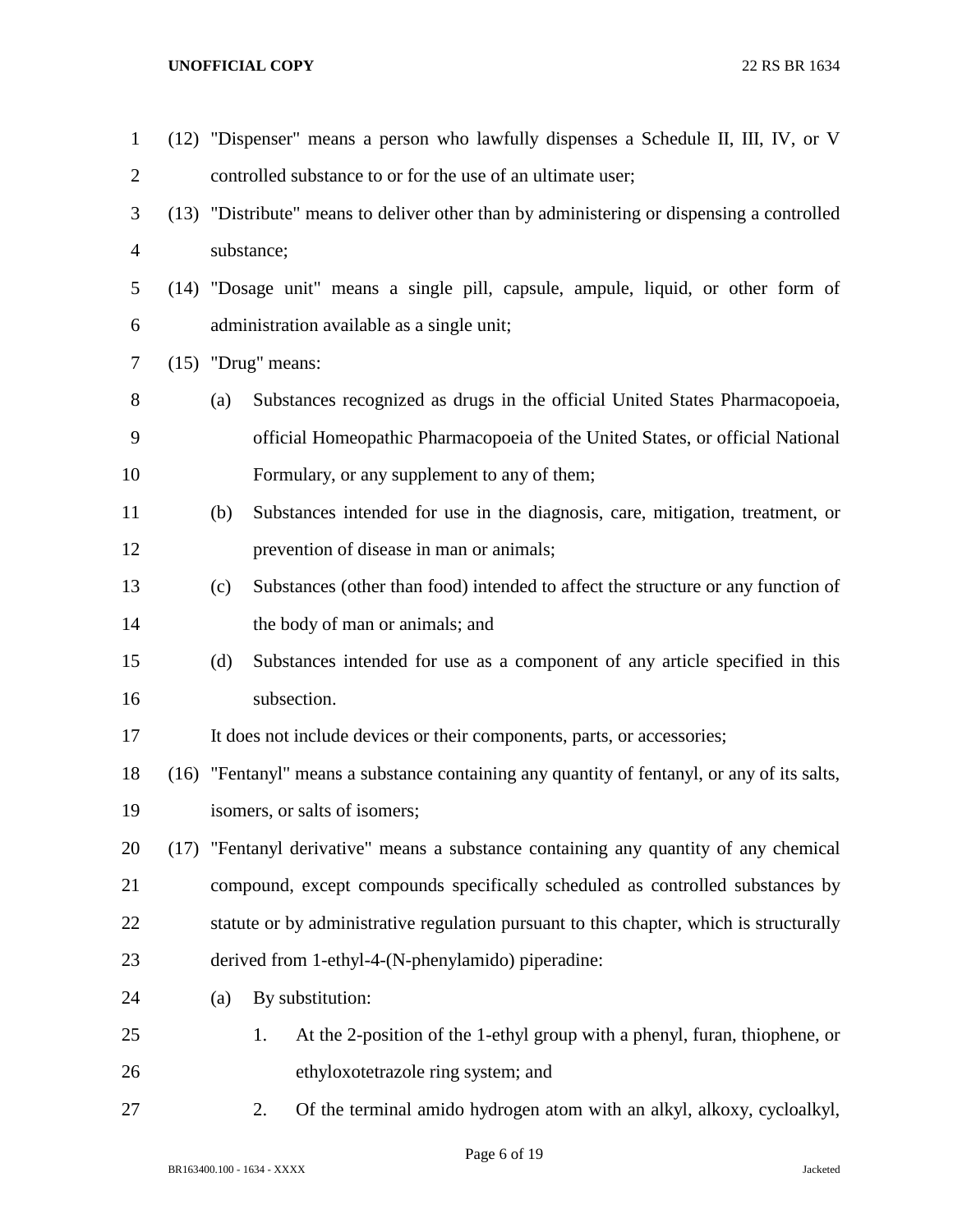| $\mathbf{1}$   |      |        | or furanyl group; and                                                                   |
|----------------|------|--------|-----------------------------------------------------------------------------------------|
| $\overline{2}$ |      | (b)    | Which may be further modified in one $(1)$ or more of the following ways:               |
| 3              |      |        | By substitution on the N-phenyl ring to any extent with alkyl, alkoxy,<br>1.            |
| 4              |      |        | haloalkyl, hydroxyl, or halide substituents;                                            |
| 5              |      |        | By substitution on the piperadine ring to any extent with alkyl, allyl,<br>2.           |
| 6              |      |        | alkoxy, hydroxy, or halide substituents at the 2-, 3-, 5-, and/or 6-                    |
| 7              |      |        | positions;                                                                              |
| 8              |      |        | 3.<br>By substitution on the piperadine ring to any extent with a phenyl,               |
| 9              |      |        | alkoxy, or carboxylate ester substituent at the 4- position; or                         |
| 10             |      |        | By substitution on the 1-ethyl group to any extent with alkyl, alkoxy, or<br>4.         |
| 11             |      |        | hydroxy substituents;                                                                   |
| 12             |      |        | (18) "Good faith prior examination," as used in KRS Chapter 218A and for criminal       |
| 13             |      |        | prosecution only, means an in-person medical examination of the patient conducted       |
| 14             |      |        | by the prescribing practitioner or other health-care professional routinely relied      |
| 15             |      |        | upon in the ordinary course of his or her practice, at which time the patient is        |
| 16             |      |        | physically examined and a medical history of the patient is obtained. "In-person"       |
| 17             |      |        | includes telehealth examinations. This subsection shall not be applicable to hospice    |
| 18             |      |        | providers licensed pursuant to KRS Chapter 216B;                                        |
| 19             |      |        | (19) "Hazardous chemical substance" includes any chemical substance used or intended    |
| 20             |      |        | for use in the illegal manufacture of a controlled substance as defined in this section |
| 21             |      |        | or the illegal manufacture of methamphetamine as defined in KRS 218A.1431,              |
| 22             |      | which: |                                                                                         |
| 23             |      | (a)    | Poses an explosion hazard;                                                              |
| 24             |      | (b)    | Poses a fire hazard; or                                                                 |
| 25             |      | (c)    | Is poisonous or injurious if handled, swallowed, or inhaled;                            |
| 26             | (20) |        | "Heroin" means a substance containing any quantity of heroin, or any of its salts,      |
| 27             |      |        | isomers, or salts of isomers;                                                           |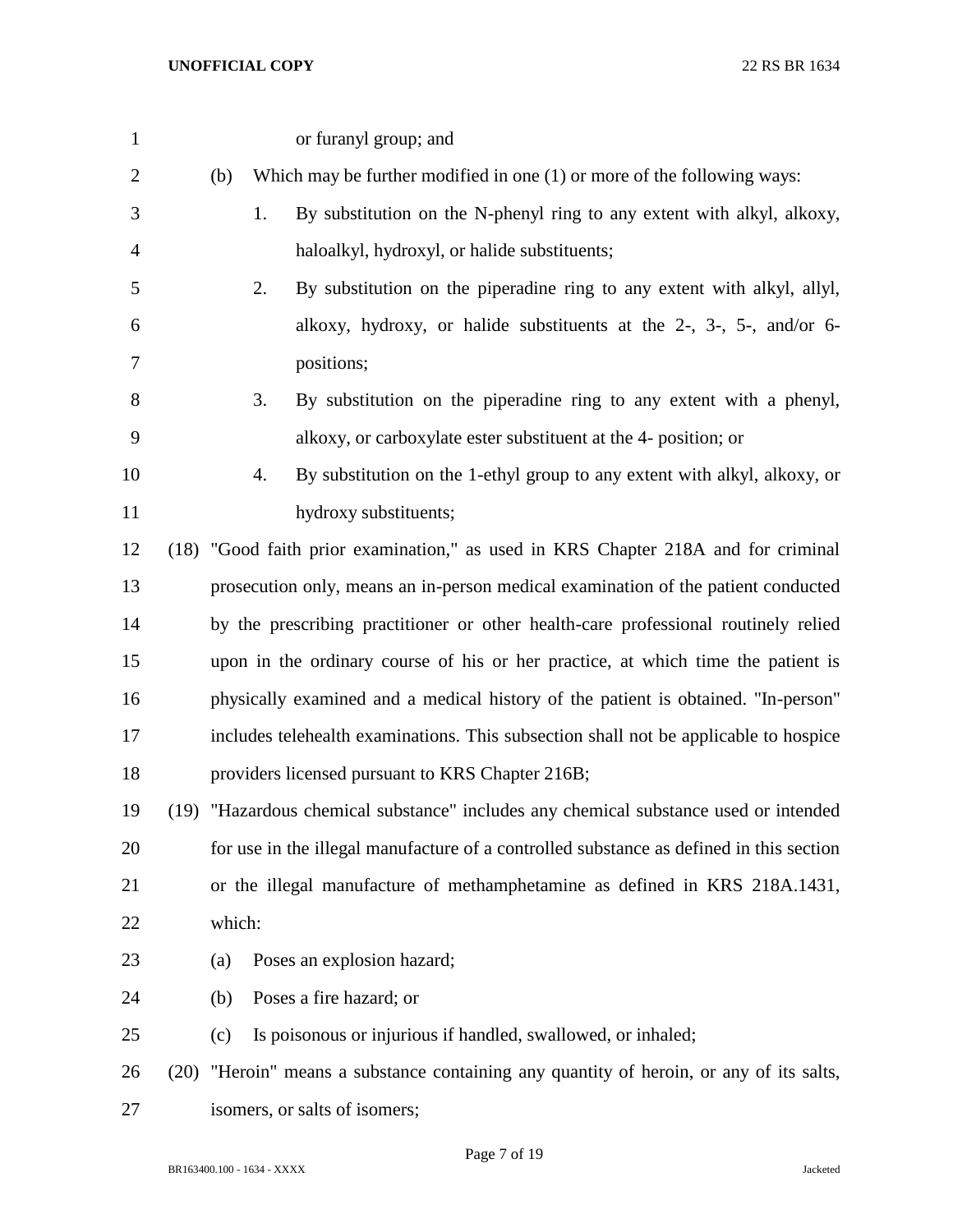(21) "Hydrocodone combination product" means a drug with:

- (a) Not more than three hundred (300) milligrams of dihydrocodeinone, or any of its salts, per one hundred (100) milliliters or not more than fifteen (15) milligrams per dosage unit, with a fourfold or greater quantity of an isoquinoline alkaloid of opium; or
- (b) Not more than three hundred (300) milligrams of dihydrocodeinone, or any of its salts, per one hundred (100) milliliters or not more than fifteen (15) milligrams per dosage unit, with one (1) or more active, nonnarcotic ingredients in recognized therapeutic amounts;
- (22) "Immediate precursor" means a substance which is the principal compound commonly used or produced primarily for use, and which is an immediate chemical intermediary used or likely to be used in the manufacture of a controlled substance or methamphetamine, the control of which is necessary to prevent, curtail, or limit manufacture;
- (23) "Industrial hemp" has the same meaning as in KRS 260.850;

(24) "Industrial hemp products" has the same meaning as in KRS 260.850;

 (25) "Intent to manufacture" means any evidence which demonstrates a person's conscious objective to manufacture a controlled substance or methamphetamine. Such evidence includes but is not limited to statements and a chemical substance's usage, quantity, manner of storage, or proximity to other chemical substances or equipment used to manufacture a controlled substance or methamphetamine;

- (26) "Isomer" means the optical isomer, except the Cabinet for Health and Family Services may include the optical, positional, or geometric isomer to classify any substance pursuant to KRS 218A.020;
- (27) "Manufacture," except as provided in KRS 218A.1431, means the production, preparation, propagation, compounding, conversion, or processing of a controlled substance, either directly or indirectly by extraction from substances of natural

Page 8 of 19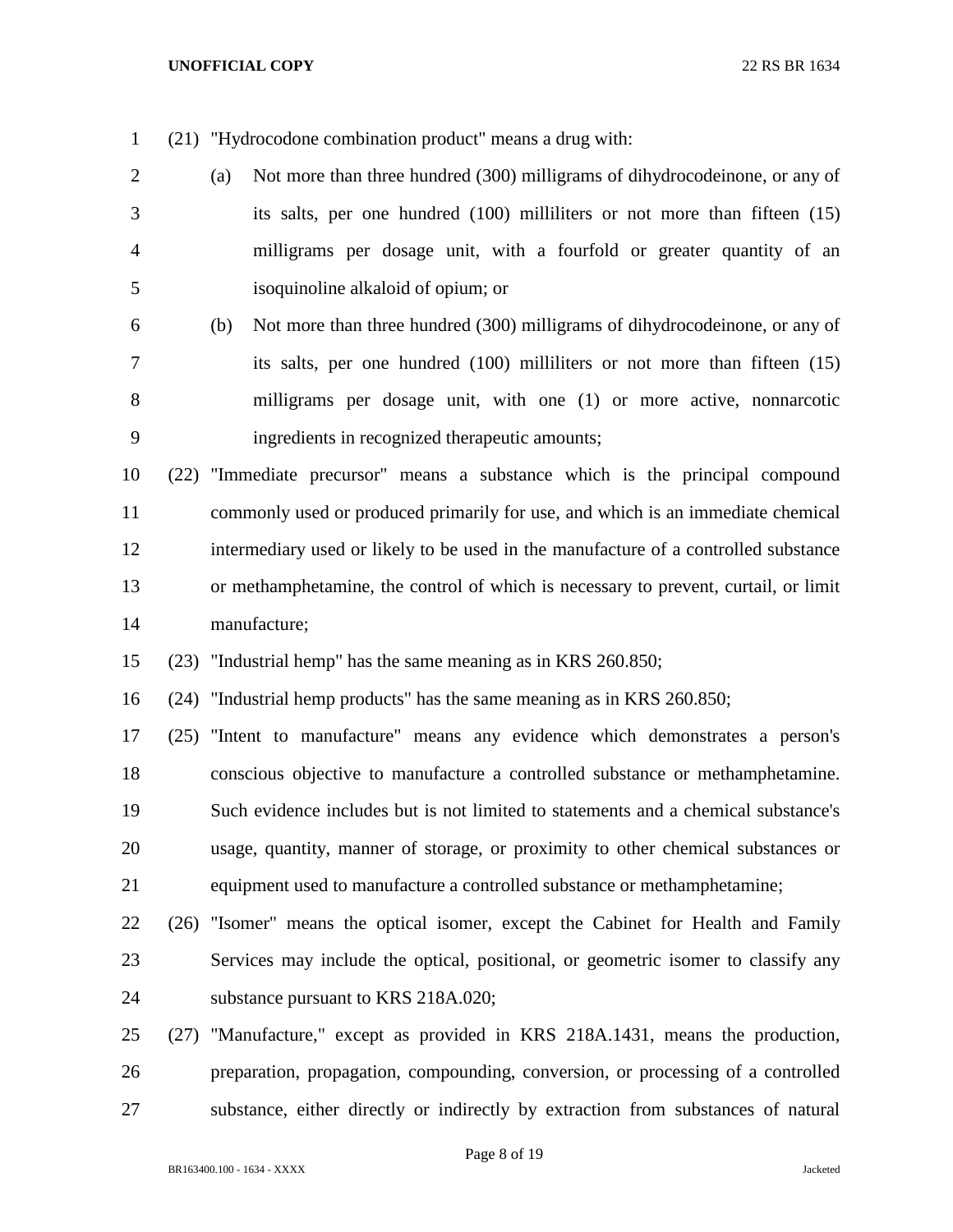| $\mathbf{1}$   |     | origin or independently by means of chemical synthesis, or by a combination of          |  |  |
|----------------|-----|-----------------------------------------------------------------------------------------|--|--|
| $\overline{2}$ |     | extraction and chemical synthesis, and includes any packaging or repackaging of the     |  |  |
| 3              |     | substance or labeling or relabeling of its container except that this term does not     |  |  |
| 4              |     | include activities:                                                                     |  |  |
| 5              | (a) | By a practitioner as an incident to his or her administering or dispensing of a         |  |  |
| 6              |     | controlled substance in the course of his or her professional practice;                 |  |  |
| 7              | (b) | By a practitioner, or by his or her authorized agent under his supervision, for         |  |  |
| 8              |     | the purpose of, or as an incident to, research, teaching, or chemical analysis          |  |  |
| 9              |     | and not for sale; or                                                                    |  |  |
| 10             | (c) | By a pharmacist as an incident to his or her dispensing of a controlled                 |  |  |
| 11             |     | substance in the course of his or her professional practice;                            |  |  |
| 12             |     | (28) "Marijuana" means all parts of the plant Cannabis sp., whether growing or not; the |  |  |
| 13             |     | seeds thereof; the resin extracted from any part of the plant; and every compound,      |  |  |
| 14             |     | manufacture, salt, derivative, mixture, or preparation of the plant, its seeds or resin |  |  |
| 15             |     | or any compound, mixture, or preparation which contains any quantity of these           |  |  |
| 16             |     | substances. The term "marijuana" does not include:                                      |  |  |
| 17             | (a) | Industrial hemp that is in the possession, custody, or control of a person who          |  |  |
| 18             |     | holds a license issued by the Department of Agriculture permitting that person          |  |  |
| 19             |     | to cultivate, handle, or process industrial hemp;                                       |  |  |
| 20             | (b) | Industrial hemp products that <i>are nonintoxicating and</i> do not include any         |  |  |
| 21             |     | living plants, viable seeds, leaf materials, or floral materials;                       |  |  |
| 22             | (c) | The substance cannabidiol, when transferred, dispensed, or administered                 |  |  |
| 23             |     | pursuant to the written order of a physician practicing at a hospital or                |  |  |
| 24             |     | associated clinic affiliated with a Kentucky public university having a college         |  |  |
| 25             |     | or school of medicine;                                                                  |  |  |
| 26             | (d) | For persons participating in a clinical trial or in an expanded access program,         |  |  |
| 27             |     | a drug or substance approved for the use of those participants by the United            |  |  |

Page 9 of 19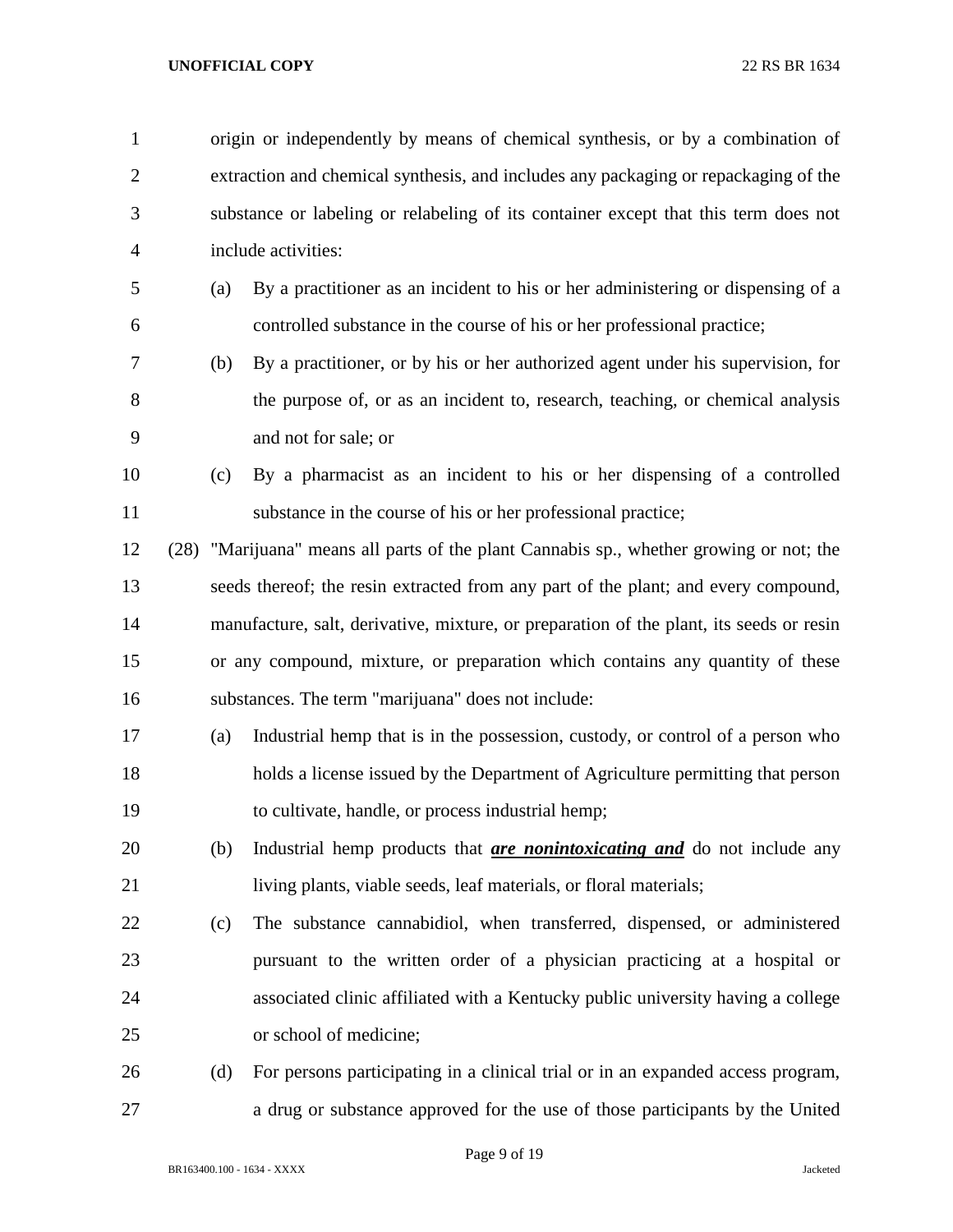States Food and Drug Administration; (e) A *nonintoxicating* cannabidiol product derived from industrial hemp, as defined in KRS 260.850; (f) For the purpose of conducting scientific research, a *nonintoxicating* cannabinoid product derived from industrial hemp, as defined in KRS 260.850; or (g) A cannabinoid product approved as a prescription medication by the United 8 States Food and Drug Administration; (29) "Medical history," as used in KRS Chapter 218A and for criminal prosecution only, means an accounting of a patient's medical background, including but not limited to prior medical conditions, prescriptions, and family background; (30) "Medical order," as used in KRS Chapter 218A and for criminal prosecution only, means a lawful order of a specifically identified practitioner for a specifically identified patient for the patient's health-care needs. "Medical order" may or may not include a prescription drug order; (31) "Medical record," as used in KRS Chapter 218A and for criminal prosecution only, means a record, other than for financial or billing purposes, relating to a patient, kept by a practitioner as a result of the practitioner-patient relationship; (32) "Methamphetamine" means any substance that contains any quantity of methamphetamine, or any of its salts, isomers, or salts of isomers; (33) "Narcotic drug" means any of the following, whether produced directly or indirectly by extraction from substances of vegetable origin, or independently by means of chemical synthesis, or by a combination of extraction and chemical synthesis: (a) Opium and opiate, and any salt, compound, derivative, or preparation of opium or opiate; (b) Any salt, compound, isomer, derivative, or preparation thereof which is

Page 10 of 19

chemically equivalent or identical with any of the substances referred to in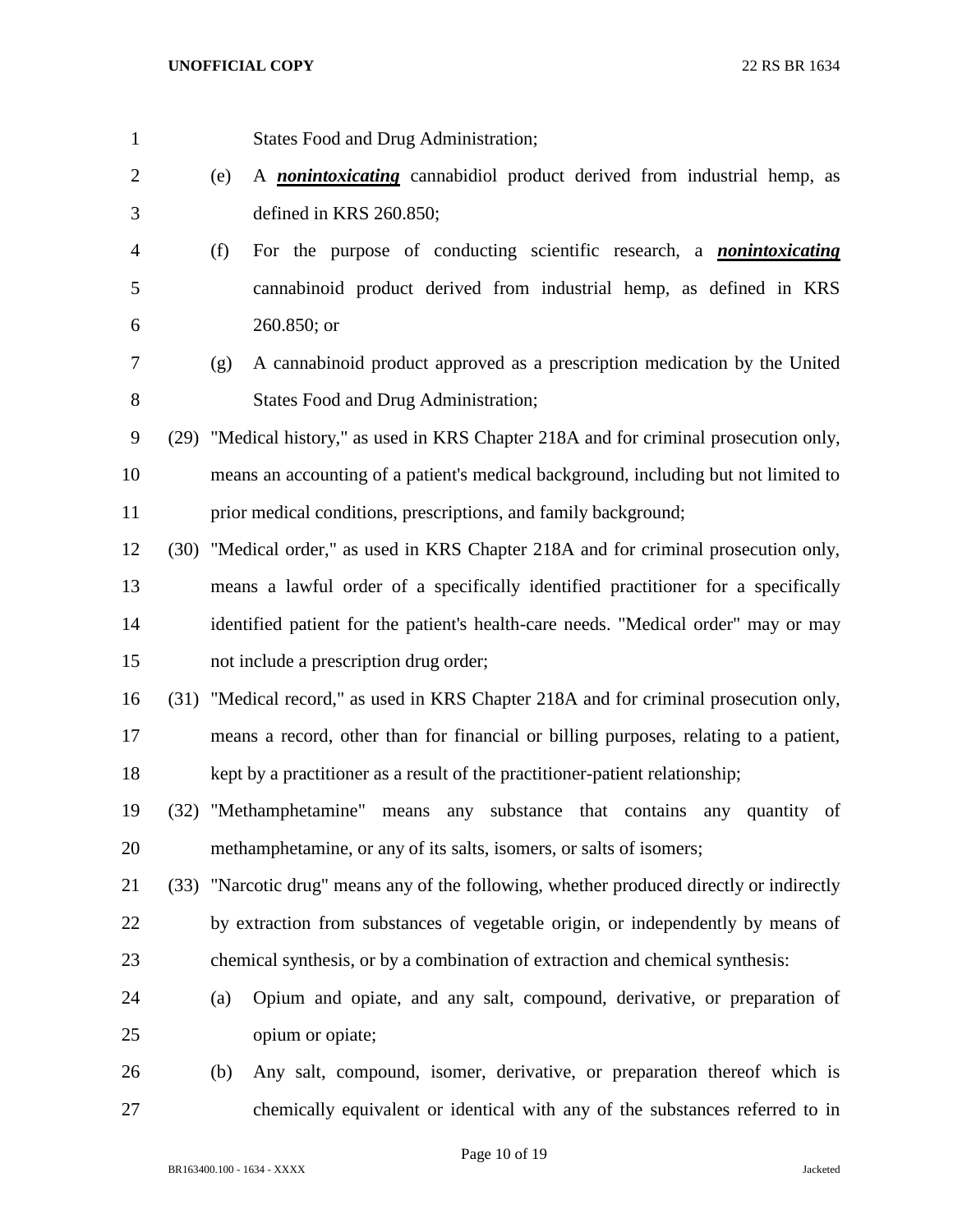- paragraph (a) of this subsection, but not including the isoquinoline alkaloids of opium;
- (c) Opium poppy and poppy straw;
- (d) Coca leaves, except coca leaves and extracts of coca leaves from which cocaine, ecgonine, and derivatives of ecgonine or their salts have been removed;
- (e) Cocaine, its salts, optical and geometric isomers, and salts of isomers;
- (f) Ecgonine, its derivatives, their salts, isomers, and salts of isomers; and
- (g) Any compound, mixture, or preparation which contains any quantity of any of the substances referred to in paragraphs (a) to (f) of this subsection;
- (34) "Opiate" means any substance having an addiction-forming or addiction-sustaining liability similar to morphine or being capable of conversion into a drug having addiction-forming or addiction-sustaining liability. It does not include, unless specifically designated as controlled under KRS 218A.020, the dextrorotatory isomer of 3-methoxy-n-methylmorphinan and its salts (dextromethorphan). It does include its racemic and levorotatory forms;
- (35) "Opium poppy" means the plant of the species papaver somniferum L., except its 18 seeds;
- (36) "Person" means individual, corporation, government or governmental subdivision or agency, business trust, estate, trust, partnership or association, or any other legal entity;
- (37) "Physical injury" has the same meaning it has in KRS 500.080;
- (38) "Poppy straw" means all parts, except the seeds, of the opium poppy, after mowing;
- (39) "Pharmacist" means a natural person licensed by this state to engage in the practice of the profession of pharmacy;
- (40) "Practitioner" means a physician, dentist, podiatrist, veterinarian, scientific investigator, optometrist as authorized in KRS 320.240, advanced practice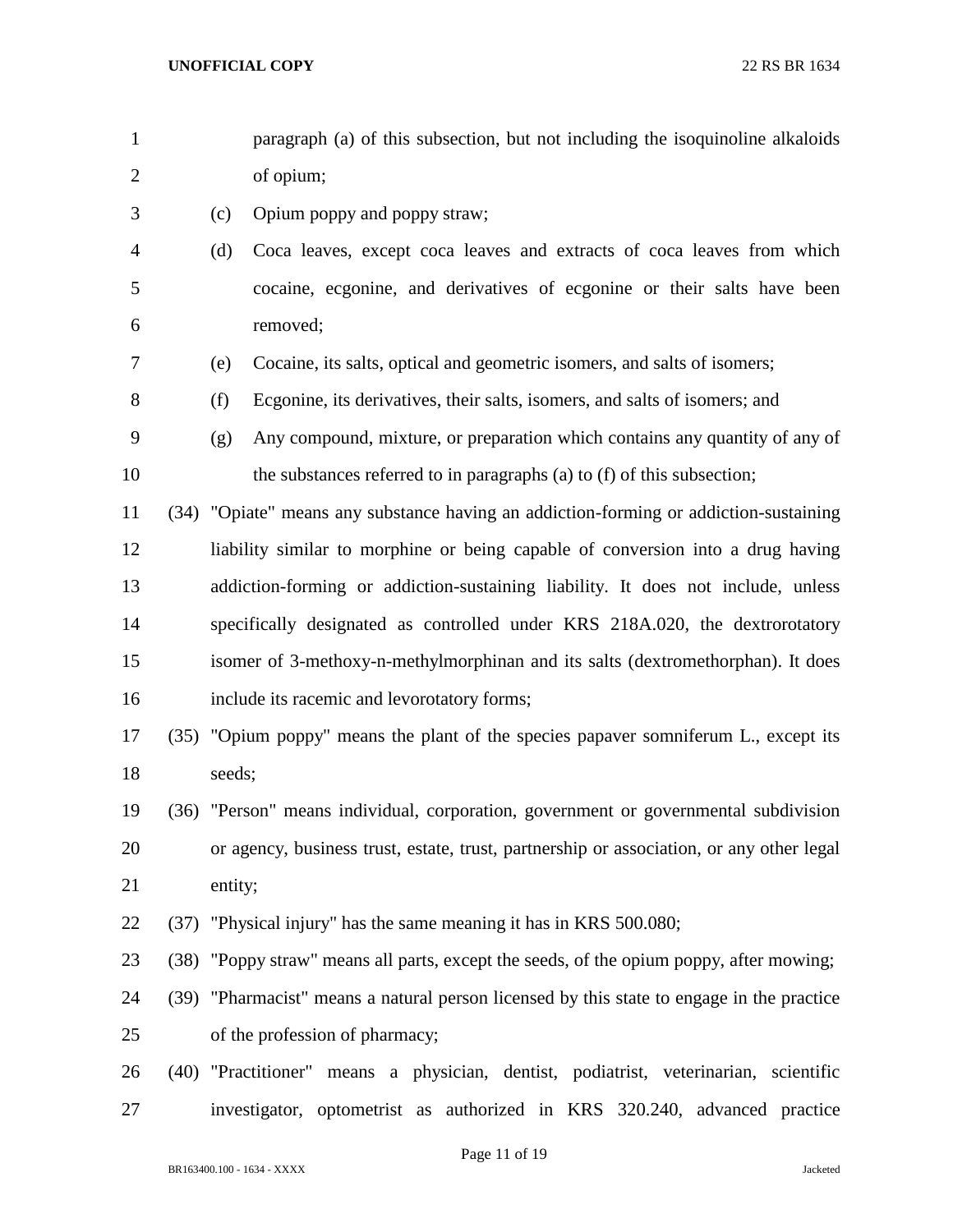registered nurse as authorized under KRS 314.011, physician assistant as authorized under KRS 311.858, or other person licensed, registered, or otherwise permitted by state or federal law to acquire, distribute, dispense, conduct research with respect to, or to administer a controlled substance in the course of professional practice or research in this state. "Practitioner" also includes a physician, dentist, podiatrist, veterinarian, or advanced practice registered nurse authorized under KRS 314.011 who is a resident of and actively practicing in a state other than Kentucky and who is licensed and has prescriptive authority for controlled substances under the professional licensing laws of another state, unless the person's Kentucky license has been revoked, suspended, restricted, or probated, in which case the terms of the Kentucky license shall prevail;

 (41) "Practitioner-patient relationship," as used in KRS Chapter 218A and for criminal prosecution only, means a medical relationship that exists between a patient and a practitioner or the practitioner's designee, after the practitioner or his or her designee has conducted at least one (1) good faith prior examination;

 (42) "Prescription" means a written, electronic, or oral order for a drug or medicine, or combination or mixture of drugs or medicines, or proprietary preparation, signed or given or authorized by a medical, dental, chiropody, veterinarian, optometric practitioner, or advanced practice registered nurse, and intended for use in the diagnosis, cure, mitigation, treatment, or prevention of disease in man or other animals;

 (43) "Prescription blank," with reference to a controlled substance, means a document that meets the requirements of KRS 218A.204 and 217.216;

 (44) "Presumptive probation" means a sentence of probation not to exceed the maximum term specified for the offense, subject to conditions otherwise authorized by law, that is presumed to be the appropriate sentence for certain offenses designated in this chapter, notwithstanding contrary provisions of KRS Chapter 533. That

Page 12 of 19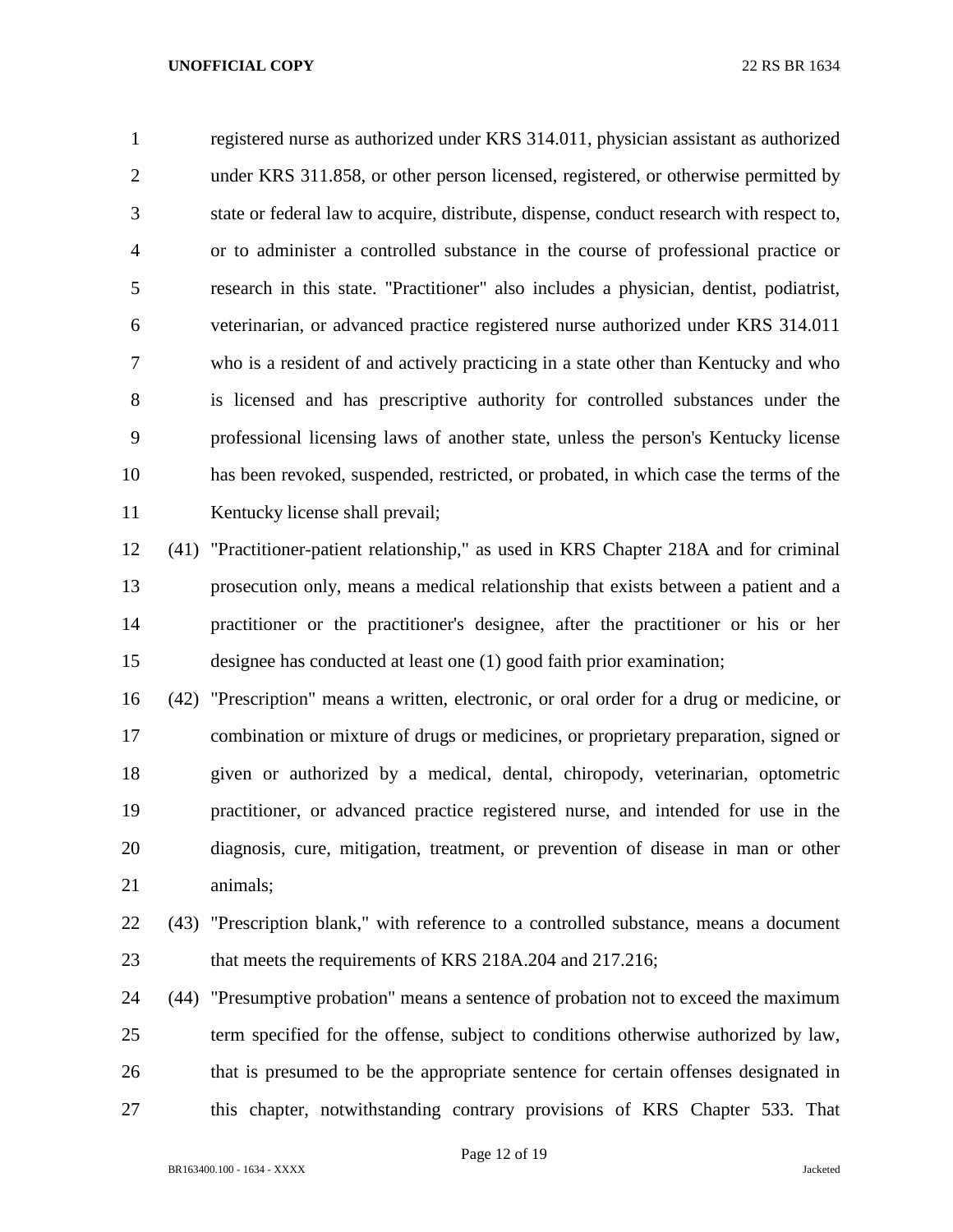presumption shall only be overcome by a finding on the record by the sentencing court of substantial and compelling reasons why the defendant cannot be safely and effectively supervised in the community, is not amenable to community-based treatment, or poses a significant risk to public safety;

 (45) "Production" includes the manufacture, planting, cultivation, growing, or harvesting of a controlled substance;

 (46) "Recovery program" means an evidence-based, nonclinical service that assists individuals and families working toward sustained recovery from substance use and other criminal risk factors. This can be done through an array of support programs and services that are delivered through residential and nonresidential means;

 (47) "Salvia" means Salvia divinorum or Salvinorin A and includes all parts of the plant presently classified botanically as Salvia divinorum, whether growing or not, the seeds thereof, any extract from any part of that plant, and every compound, manufacture, derivative, mixture, or preparation of that plant, its seeds, or its extracts, including salts, isomers, and salts of isomers whenever the existence of such salts, isomers, and salts of isomers is possible within the specific chemical designation of that plant, its seeds, or extracts. The term shall not include any other species in the genus salvia;

 (48) "Second or subsequent offense" means that for the purposes of this chapter an offense is considered as a second or subsequent offense, if, prior to his or her conviction of the offense, the offender has at any time been convicted under this chapter, or under any statute of the United States, or of any state relating to substances classified as controlled substances or counterfeit substances, except that a prior conviction for a nontrafficking offense shall be treated as a prior offense only when the subsequent offense is a nontrafficking offense. For the purposes of this section, a conviction voided under KRS 218A.275 or 218A.276 shall not constitute a conviction under this chapter;

Page 13 of 19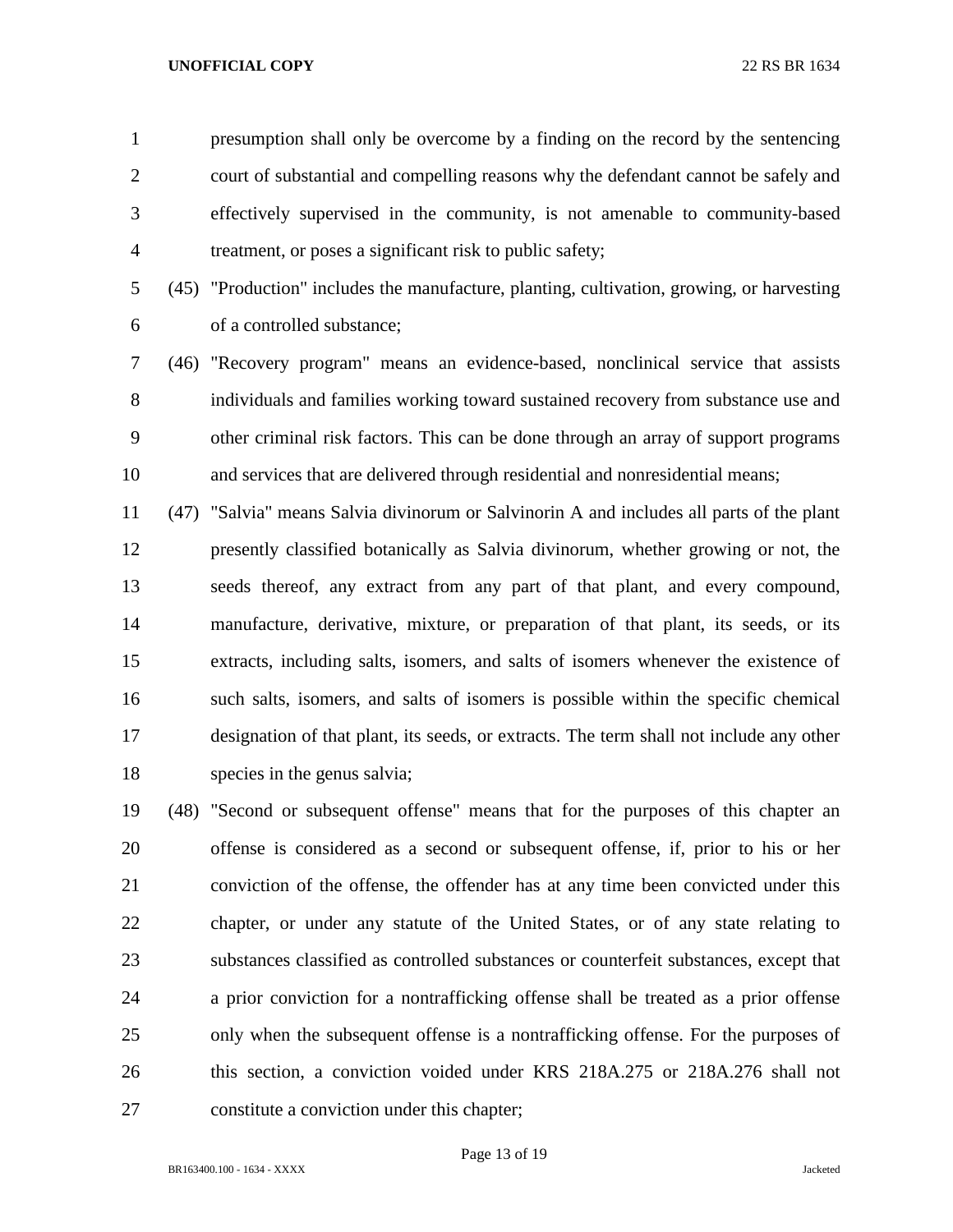- (49) "Sell" means to dispose of a controlled substance to another person for consideration or in furtherance of commercial distribution; (50) "Serious physical injury" has the same meaning it has in KRS 500.080; (51) "Synthetic cannabinoids or piperazines" means any chemical compound which is not approved by the United States Food and Drug Administration or, if approved, which is not dispensed or possessed in accordance with state and federal law, that contains Benzylpiperazine (BZP); Trifluoromethylphenylpiperazine (TFMPP); 1,1- Dimethylheptyl-11-hydroxytetrahydrocannabinol (HU-210); 1-Butyl-3-(1- naphthoyl)indole; 1-Pentyl-3-(1-naphthoyl)indole; dexanabinol (HU-211); or any compound in the following structural classes: (a) Naphthoylindoles: Any compound containing a 3-(1-naphthoyl)indole structure with substitution at the nitrogen atom of the indole ring by an alkyl, haloalkyl, alkenyl, cycloalkylmethyl, cycloalkylethyl, 1-(N-methyl-2- piperidinyl)methyl, or 2-(4-morpholinyl)ethyl group, whether or not further substituted in the indole ring to any extent and whether or not substituted in the naphthyl ring to any extent. Examples of this structural class include but are not limited to JWH-015, JWH-018, JWH-019, JWH-073, JWH-081, JWH-122, JWH-200, and AM-2201; (b) Phenylacetylindoles: Any compound containing a 3-phenylacetylindole structure with substitution at the nitrogen atom of the indole ring by an alkyl, haloalkyl, alkenyl, cycloalkylmethyl, cycloalkylethyl, 1-(N-methyl-2- piperidinyl)methyl, or 2-(4-morpholinyl)ethyl group whether or not further substituted in the indole ring to any extent and whether or not substituted in the phenyl ring to any extent. Examples of this structural class include but are not limited to JWH-167, JWH-250, JWH-251, and RCS-8; (c) Benzoylindoles: Any compound containing a 3-(benzoyl)indole structure with
	- BR163400.100 1634 XXXX Jacketed

Page 14 of 19

substitution at the nitrogen atom of the indole ring by an alkyl, haloalkyl,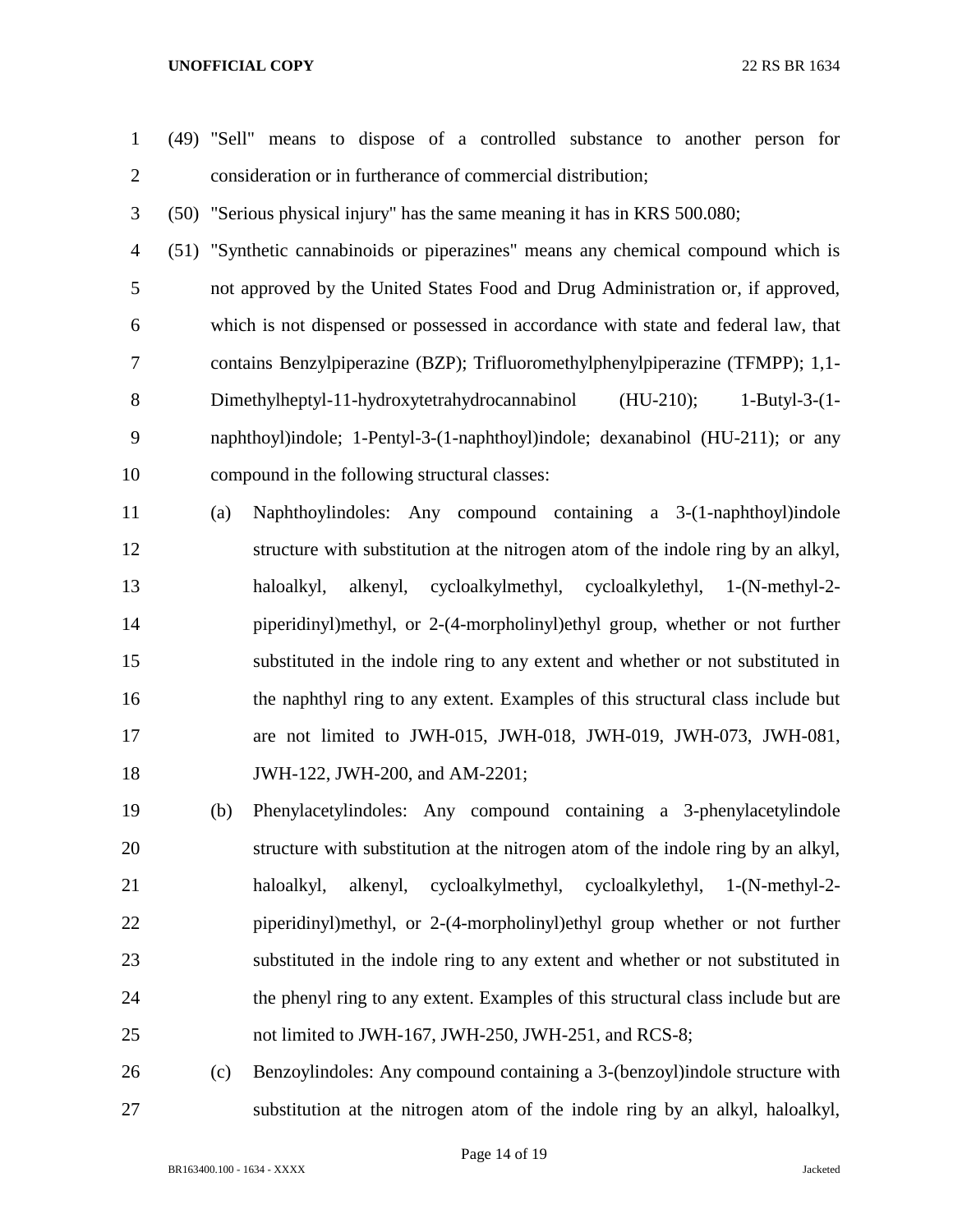alkenyl, cycloalkylmethyl, cycloalkylethyl, 1-(N-methyl-2-piperidinyl)methyl, or 2-(4-morpholinyl)ethyl group whether or not further substituted in the indole ring to any extent and whether or not substituted in the phenyl ring to any extent. Examples of this structural class include but are not limited to AM-630, AM-2233, AM-694, Pravadoline (WIN 48,098), and RCS-4;

- (d) Cyclohexylphenols: Any compound containing a 2-(3- hydroxycyclohexyl)phenol structure with substitution at the 5-position of the phenolic ring by an alkyl, haloalkyl, alkenyl, cycloalkylmethyl, cycloalkylethyl, 1-(N-methyl-2-piperidinyl)methyl, or 2-(4-morpholinyl)ethyl group whether or not substituted in the cyclohexyl ring to any extent. Examples of this structural class include but are not limited to CP 47,497 and its C8 homologue (cannabicyclohexanol);
- (e) Naphthylmethylindoles: Any compound containing a 1H-indol-3-yl-(1- naphthyl)methane structure with substitution at the nitrogen atom of the indole ring by an alkyl, haloalkyl, alkenyl, cycloalkylmethyl, cycloalkylethyl, 1-(N- methyl-2-piperidinyl)methyl, or 2-(4-morpholinyl)ethyl group whether or not further substituted in the indole ring to any extent and whether or not substituted in the naphthyl ring to any extent. Examples of this structural class include but are not limited to JWH-175, JWH-184, and JWH-185;
- (f) Naphthoylpyrroles: Any compound containing a 3-(1-naphthoyl)pyrrole structure with substitution at the nitrogen atom of the pyrrole ring by an alkyl, haloalkyl, alkenyl, cycloalkylmethyl, cycloalkylethyl, 1-(N-methyl-2- piperidinyl)methyl, or 2-(4-morpholinyl)ethyl group whether or not further substituted in the pyrrole ring to any extent and whether or not substituted in the naphthyl ring to any extent. Examples of this structural class include but are not limited to JWH-030, JWH-145, JWH-146, JWH-307, and JWH-368;
- 

(g) Naphthylmethylindenes: Any compound containing a 1-(1-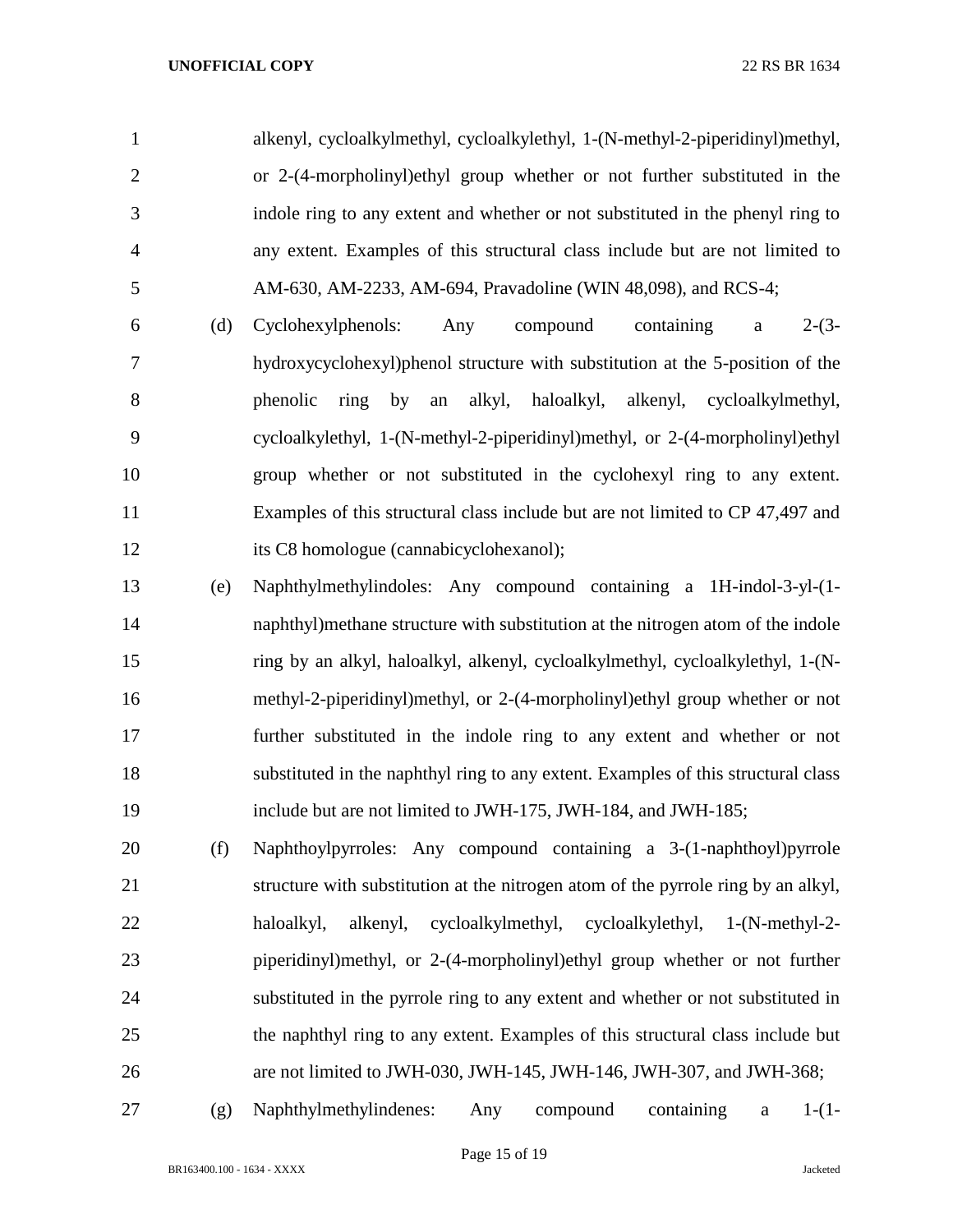naphthylmethyl)indene structure with substitution at the 3-position of the indene ring by an alkyl, haloalkyl, alkenyl, cycloalkylmethyl, cycloalkylethyl, 1-(N-methyl-2-piperidinyl)methyl, or 2-(4-morpholinyl)ethyl group whether or not further substituted in the indene ring to any extent and whether or not substituted in the naphthyl ring to any extent. Examples of this structural class include but are not limited to JWH-176;

- (h) Tetramethylcyclopropanoylindoles: Any compound containing a 3-(1- tetramethylcyclopropoyl)indole structure with substitution at the nitrogen atom of the indole ring by an alkyl, haloalkyl, cycloalkylmethyl, cycloalkylethyl, 1-(N-methyl-2-piperidinyl)methyl, or 2-(4-morpholinyl)ethyl group, whether or not further substituted in the indole ring to any extent and whether or not further substituted in the tetramethylcyclopropyl ring to any extent. Examples of this structural class include but are not limited to UR-144 and XLR-11;
- (i) Adamantoylindoles: Any compound containing a 3-(1-adamantoyl)indole structure with substitution at the nitrogen atom of the indole ring by an alkyl, haloalkyl, alkenyl, cycloalkylmethyl, cycloalkylethyl, 1-(N-methyl-2- piperidinyl)methyl, or 2-(4-morpholinyl)ethyl group, whether or not further substituted in the indole ring to any extent and whether or not substituted in the adamantyl ring system to any extent. Examples of this structural class include but are not limited to AB-001 and AM-1248; or
- (j) Any other synthetic cannabinoid or piperazine which is not approved by the United States Food and Drug Administration or, if approved, which is not dispensed or possessed in accordance with state and federal law;
- (52) "Synthetic cathinones" means any chemical compound which is not approved by the United States Food and Drug Administration or, if approved, which is not dispensed or possessed in accordance with state and federal law (not including bupropion or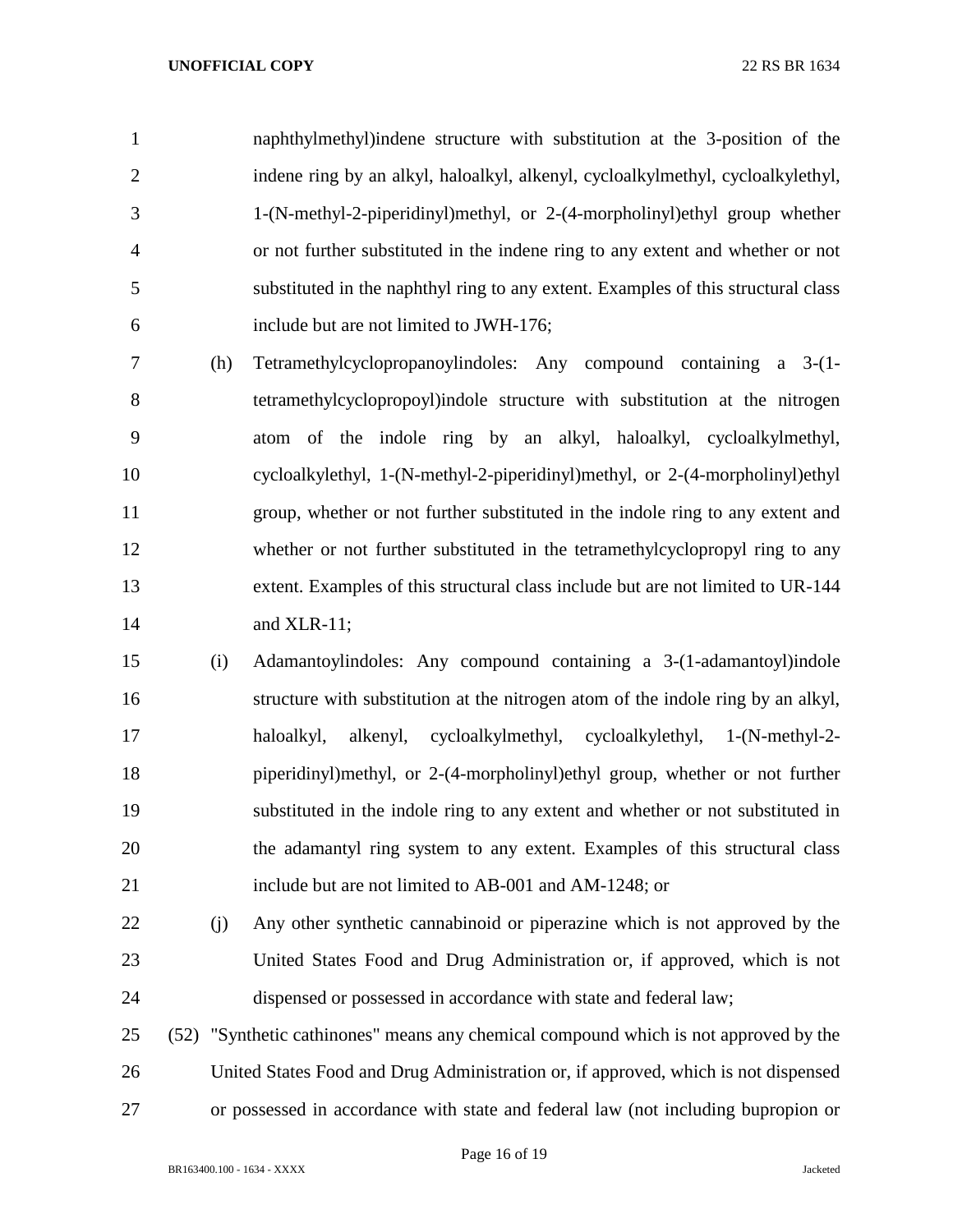compounds listed under a different schedule) structurally derived from 2- aminopropan-1-one by substitution at the 1-position with either phenyl, naphthyl, or thiophene ring systems, whether or not the compound is further modified in one (1) or more of the following ways:

- (a) By substitution in the ring system to any extent with alkyl, alkylenedioxy, alkoxy, haloalkyl, hydroxyl, or halide substituents, whether or not further substituted in the ring system by one (1) or more other univalent substituents. Examples of this class include but are not limited to 3,4- Methylenedioxycathinone (bk-MDA);
- (b) By substitution at the 3-position with an acyclic alkyl substituent. Examples of this class include but are not limited to 2-methylamino-1-phenylbutan-1-one (buphedrone);
- (c) By substitution at the 2-amino nitrogen atom with alkyl, dialkyl, benzyl, or methoxybenzyl groups, or by inclusion of the 2-amino nitrogen atom in a cyclic structure. Examples of this class include but are not limited to 16 Dimethylcathinone, Ethcathinone, and  $\alpha$ -Pyrrolidinopropiophenone ( $\alpha$ -PPP); or
- (d) Any other synthetic cathinone which is not approved by the United States Food and Drug Administration or, if approved, is not dispensed or possessed 20 in accordance with state or federal law;
- (53) "Synthetic drugs" means any synthetic cannabinoids or piperazines*,* [or ]any synthetic cathinones*, or any synthetic tetrahydrocannabinols*;
- (54) *"Synthetic tetrahydrocannabinols" means synthetic equivalents of the substances*
- *contained in any part of the plant Cannabis, sp. or synthetic substances,*
- *derivatives, and their isomers with similar chemical structure and*
- *pharmacological activity, including but not limited to:*
- *(a) Delta 1 cis or trans tetrahydrocannabinol and their optical isomers;*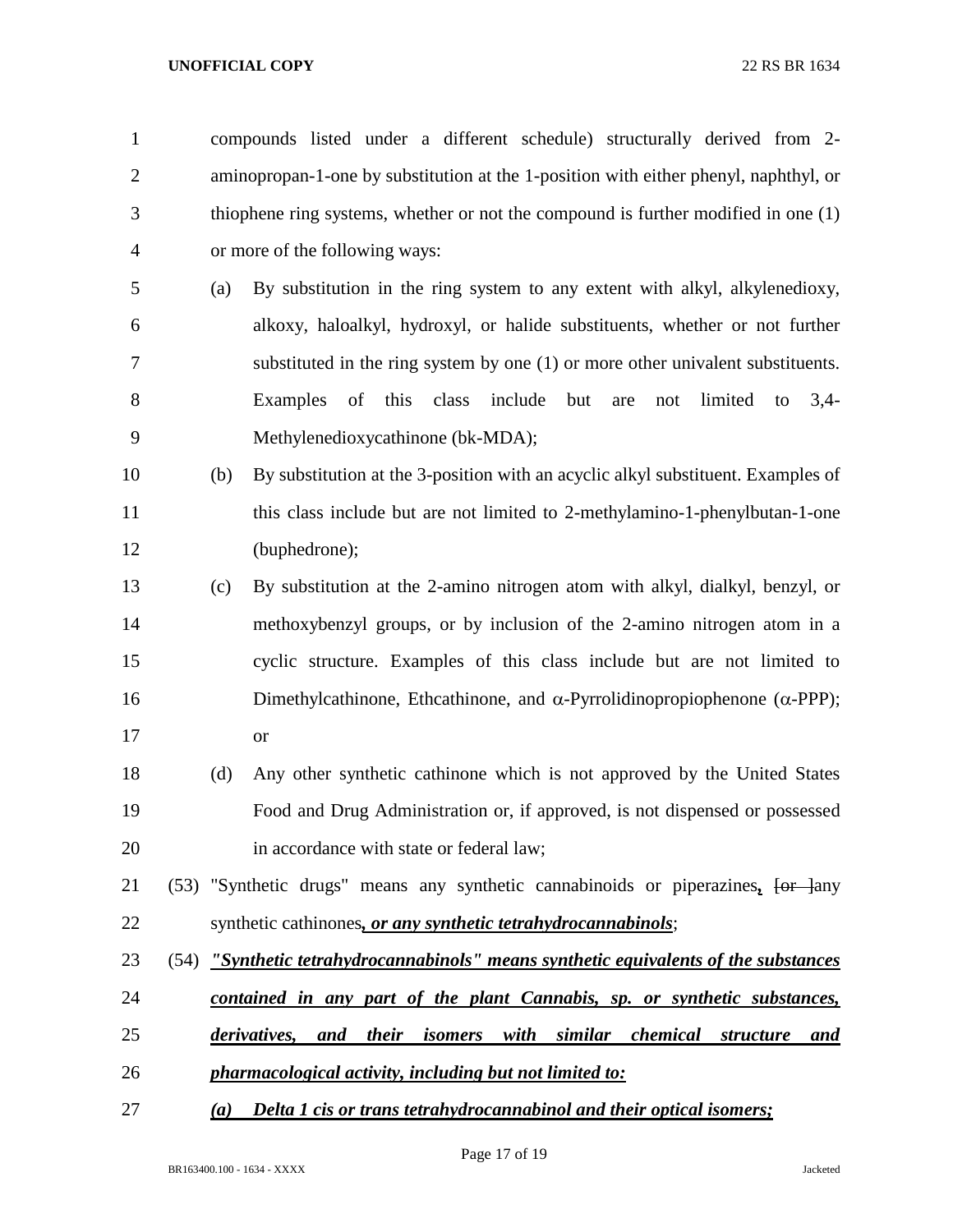| $\mathbf{1}$   | (b)<br>Delta 6 cis or trans tetrahydrocannabinol and their optical isomers;                               |
|----------------|-----------------------------------------------------------------------------------------------------------|
| $\overline{2}$ | Delta 3, 4 cis or trans tetrahydrocannabinol and its optical isomers;<br>(c)                              |
| 3              | (d)<br>Delta 4 cis or trans tetrahydrocannabinol and its optical isomers;                                 |
| 4              | Delta 8 cis or trans tetrahydrocannabinol and its optical isomers;<br>(e)                                 |
| 5              | (f)<br>Delta 9 cis or trans tetrahydrocannabinol and its optical isomers;                                 |
| 6              | <b>Delta 10 cis or trans tetrahydrocannabinol and its optical isomers;</b><br>$\left( \mathbf{g} \right)$ |
| 7              | Tetrahydrocannabinol-O cis or trans tetrahydrocannabinol and its optical<br>(h)                           |
| 8              | <u>isomers;</u>                                                                                           |
| 9              | Tetrahydrocannabinol-P cis or trans tetrahydrocannabinol and its optical<br>(i)                           |
| 10             | <u>isomers;</u>                                                                                           |
| 11             | Hexahydrocannabinol cis or trans tetrahydrocannabinol and its optical<br>(i)                              |
| 12             | <u>isomers; and</u>                                                                                       |
| 13             | Any other cis or trans tetrahydrocannabinol and its optical isomers that<br>$\left( k\right)$             |
| 14             | mimics the intoxicating effects of delta-9 tetrahydrocannabinol;                                          |
| 15             | (55) "Telehealth" has the same meaning it has in KRS 311.550;                                             |
| 16             | [(55) "Tetrahydrocannabinols" means synthetic equivalents of the substances contained in                  |
| 17             | the plant, or in the resinous extractives of the plant Cannabis, sp. or synthetic                         |
| 18             | substances, derivatives, and their isomers with similar chemical structure and                            |
| 19             | pharmacological activity such as the following:                                                           |
| 20             | (a) Delta 1 cis or trans tetrahydrocannabinol, and their optical isomers;                                 |
| 21             | (b) Delta 6 cis or trans tetrahydrocannabinol, and their optical isomers; and                             |
| 22             | (e) Delta 3, 4 cis or trans tetrahydrocannabinol, and its optical isomers];                               |
| 23             | (56) "Traffic," except as provided in KRS 218A.1431, means to manufacture, distribute,                    |
| 24             | dispense, sell, transfer, or possess with intent to manufacture, distribute, dispense,                    |
| 25             | or sell a controlled substance;                                                                           |
| 26             | (57) "Transfer" means to dispose of a controlled substance to another person without                      |
| 27             | consideration and not in furtherance of commercial distribution; and                                      |

Page 18 of 19